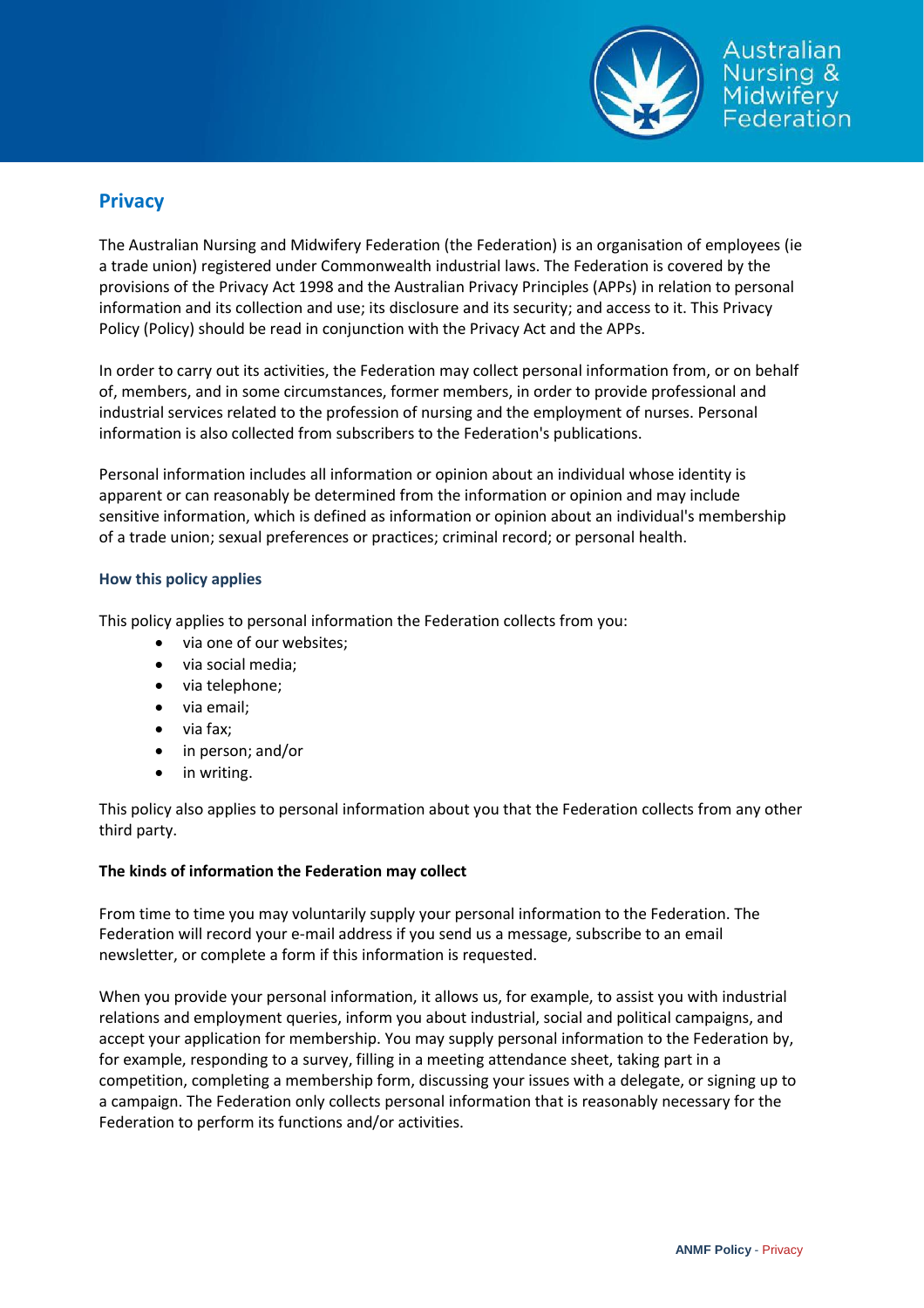

Depending upon the circumstances, you may provide to the Federation, and the Federation may collect, information such as, but not limited to, the following:

- your name;
- your contact details;
- your social media details (e.g. blogs, twitter, Facebook, LinkedIn);
- your gender;
- your marital status;
- your employment details;
- your educational qualifications; and
- your inquiry or complaint details.

Some personal information is considered sensitive information and includes:

- your political opinions;
- your political party membership (if any);
- your union membership (if any);
- your racial or ethnic origin;
- your sexual orientation;
- any disabilities, illnesses or injuries you may have; and/or
- any other health information.

The Privacy Act allows the Federation to collect sensitive information which relates solely to the Federation's members or people who have regular contact with the Federation if the sensitive information relates to the Federation's activities. We will only collect sensitive information where we have received your consent to your personal information being collected, used, disclosed and stored by the Federation in accordance with this Policy.

Where you provide information to the Federation in relation to a job application, the personal information you provide will only be collected, held, used and disclosed for the purposes of considering your potential employment with the Federation. Where you provide the details of referees, you confirm that you have informed the referees that you are providing their contact information to the Federation and they have consented to the Federation contacting them and discussing the personal information you have provided in relation to the job application.

The Federation will collect personal information only by lawful and fair means. We will collect personal information directly from you unless:

- you have consented to the Federation's collection of your personal information from third parties; or
- we are legally required to do so; or
- it is unreasonable or impractical to do so.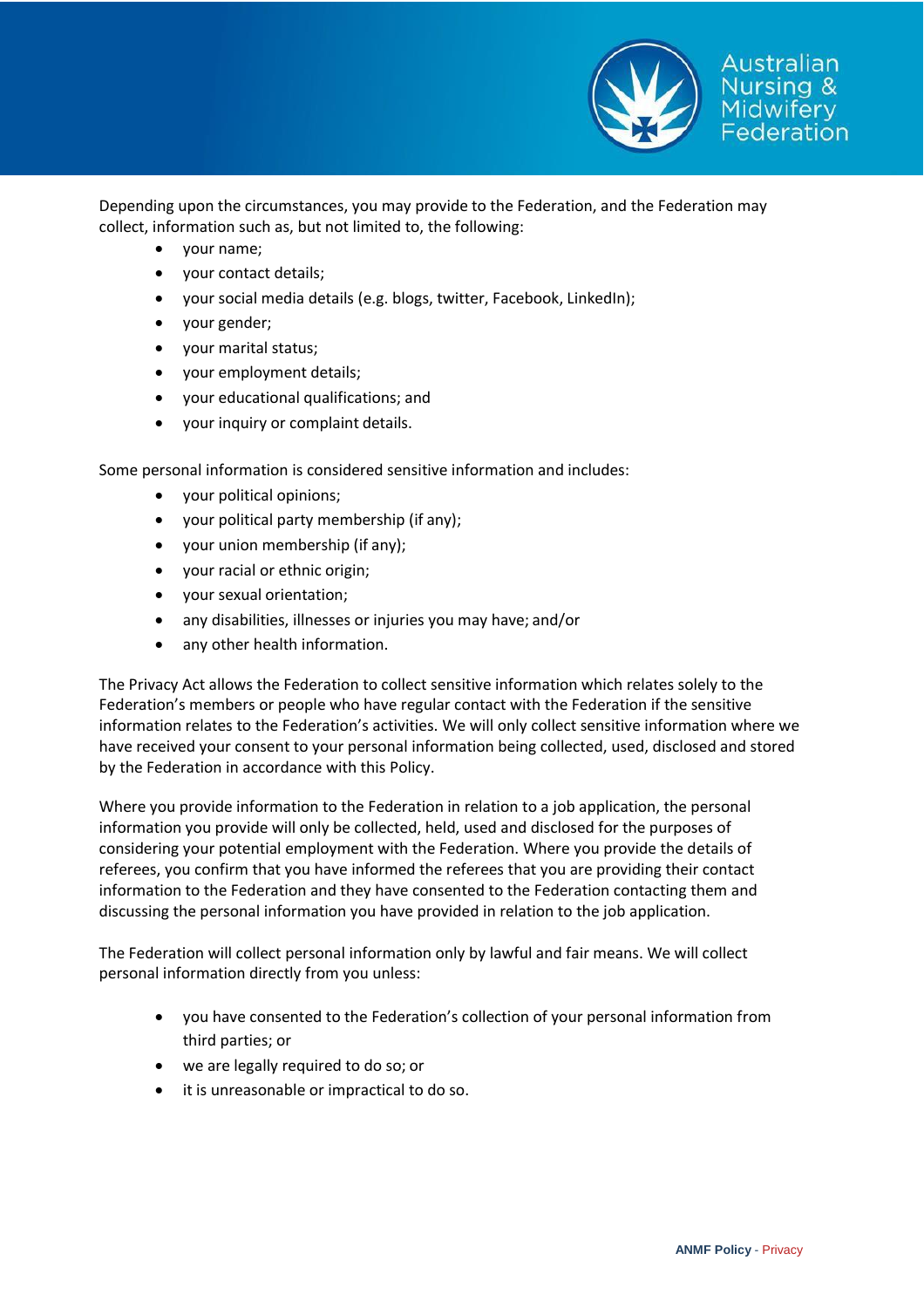

Australian rsing & ederation

Where we have collected personal information about you either directly or by other means as set out above, we will notify you at the time, or as soon as practicable, to ensure that you are aware of such collection and its purpose.

You can choose to interact with us anonymously or by using a pseudonym where it is lawful and practicable. For example, you may wish to participate in a blog or enquire about a particular campaign anonymously or under a pseudonym. Your decision to interact anonymously or by using a pseudonym may affect the level of services we can offer you. For example, we may not be able to assist you with a specific industrial enquiry or investigate a privacy complaint on an anonymous or pseudonymous basis. We will inform you if this is the case and let you know the options available to you.

If we receive unsolicited personal information about or relating to you and we determine that such information could have been collected in the same manner if we had solicited the information, then we will treat it in the same way as solicited personal information and in accordance with the APPs. Otherwise if we determine that such information could not have been collected in the same manner as solicited personal information, and that information is not contained in a Commonwealth record, we will, if it is lawful and reasonable to do so, destroy the information or de-identify the information as soon as reasonably practicable.

### **The purposes for which personal information is collected, held, used and disclosed**

The Federation collects, holds, uses and discloses your personal information to:

- assist you with industrial relations and employment queries;
- inform you about industrial, social and political campaigns;
- inform you about your rights at work;
- inform you about changes to legislation;
- refer you to a legal practitioner, accountant or other professional;
- improve our service delivery;
- manage our relationship with you;
- conduct surveys and research;
- provide educational services and professional development;
- conduct Union elections

#### **Using your information for direct marketing**

You consent to our use and disclosure of your personal information for the purposes of direct marketing which may include providing you with information about events, products or services which may be of interest to you.

If you do not want us to use your personal information for direct marketing purposes, you may request that your personal information not be used for that purpose.

#### **Unsubscribing and opting out**

If you no longer wish to receive direct marketing or other communications, you may request at any time to cancel your consent to such communications as follows: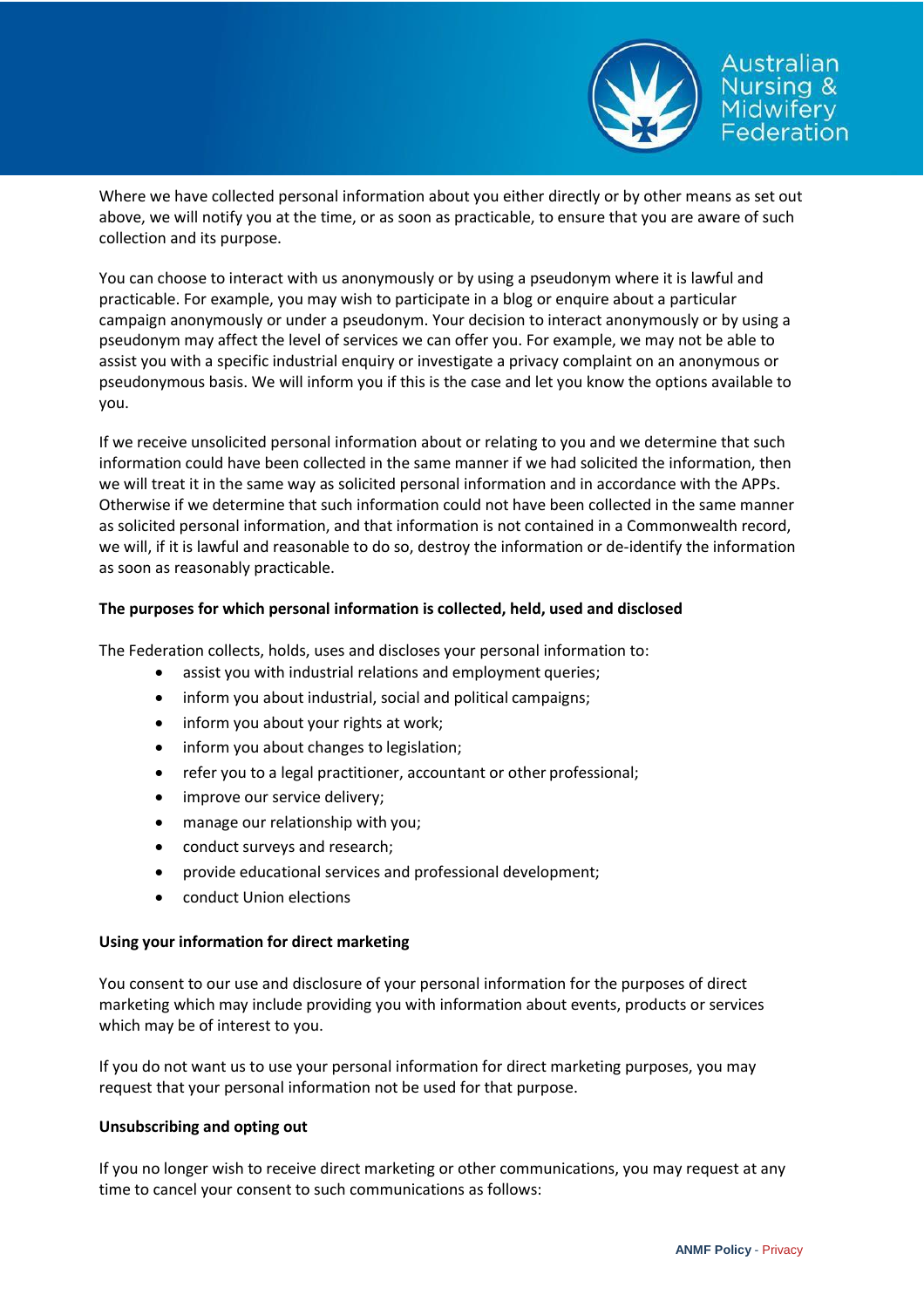

- If subscribing to an email newsletter you may "unsubscribe" at any time from the newsletter mailing list;
- The Federation may, from time to time, send you text messages about issues of importance such as events or campaigns. You may "opt out" by texting STOP in reply to a text message from the Federation; or
- You may contact us at any time by mail or email directed to our PrivacyOfficer.

#### **Federation Websites**

The Federation's websites collect two types of information. The first type is anonymous information. The web server makes a record of your visit and logs the following information for statistical purposes:

- the user's server address:
- the user's top level domain name (eg. com, gov, net, au, etc.);
- the date and time of the visit to the site;
- the pages accessed and documents downloaded;
- the previous site visited; and
- the type of browser used.

No attempt will be made to identify users or their browsing activities except, in the unlikely event of an investigation, where a law enforcement agency may exercise a warrant to inspect the internet service provider's logs.

Another way information may be collected is through the use of "cookies". A cookie is a small text file that the website may place on your computer. Cookies may be used, among other things, to track the pages you have visited, to remember your preferences and to store personal information about you.

#### **Security**

- The Federation will take all reasonable steps to ensure that the personal information it collects is accurate, up to date and complete. The Federation will take all reasonable steps to ensure that the personal information it uses or discloses is accurate, up to date, complete and relevant.
- Personal information is kept in secured locations on the premises or offsite via third parties.
- Personal information kept on the premises is only accessed by authorised personnel. Personal information kept electronically is handled with care and secured by user identifiers and passwords accessed only by authorised personnel. The Federal Offices in Canberra and Melbourne have security systems in place for the protection of all personal information stored either in paper or electronic form.
- The Federation will take reasonable steps to ensure that any third party holding personal information complies with the APPs.
- Archived personal information is maintained in a secure offsite facility and is only accessed by authorised personnel.
- Security arrangements are monitored and reviewed regularly and all staff made aware of organisational systems for the processing, storing and transmitting of personal information and the protective security policies associated with this.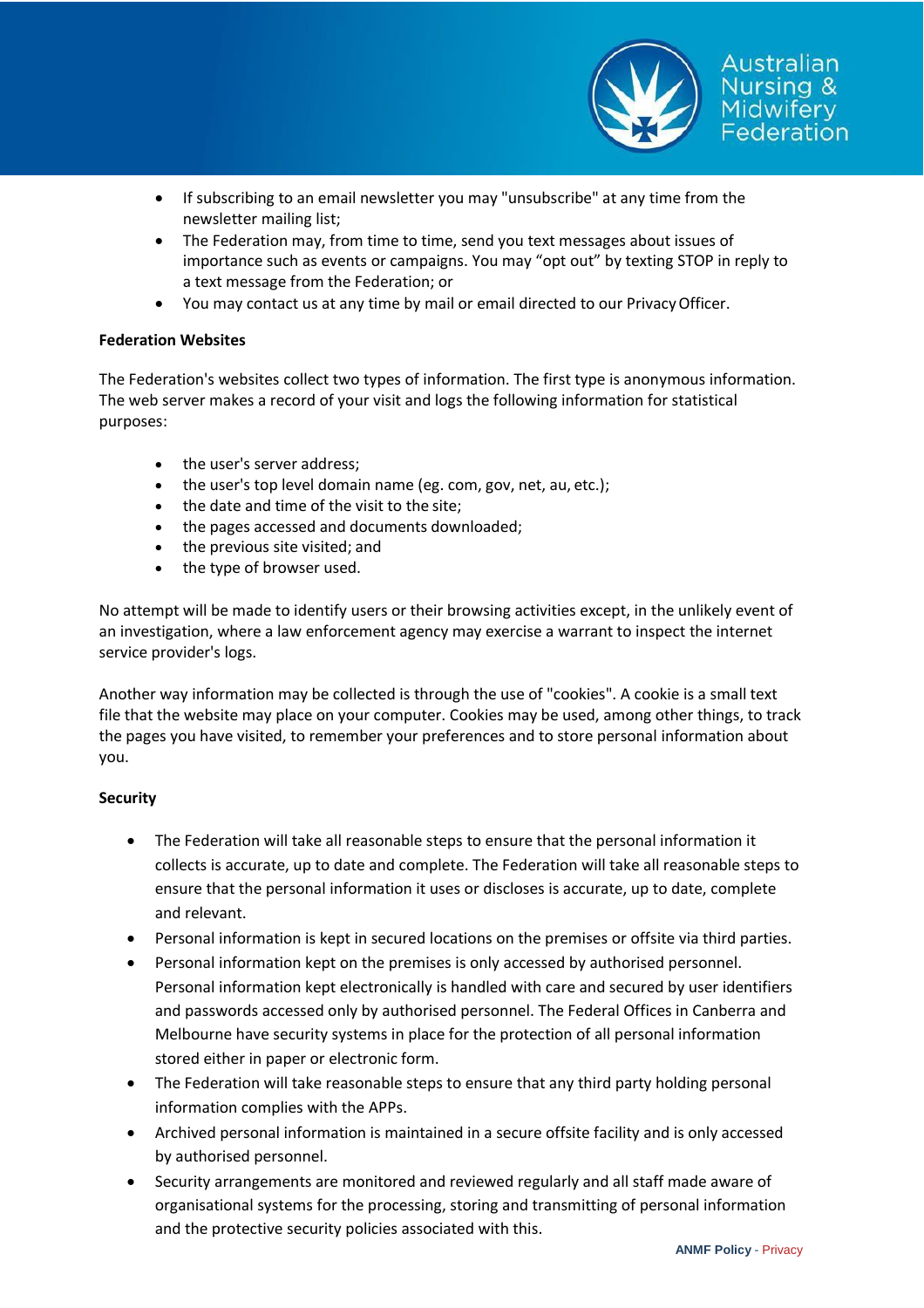

Australian Jursing & idwifery Federation

- The Federation only uses or discloses personal information about an individual for the primary purpose for which the information is collected. Personal information is not used or disclosed for a secondary (related) purpose, except in accordance with the Australian Privacy Principles.
- The Federation may use or disclose personal information for a secondary purpose where the secondary purpose is related to the primary purpose of collection (or, if the personal information is sensitive information, directly related to the primary purpose), and the individual would reasonably expect us to use or disclose the information for that secondary purpose.
- The Federation may also use or disclose personal information about an individual for a secondary purpose if it has obtained the individual's consent (either express orimplied).
- The Federation will not otherwise disclose personal information unless the individual has given consent or that disclosure is required by law.
- Personal information may be disclosed to third parties for the purposes of direct marketing (see also section 'Using your information for direct marketing').
- The Federation is unlikely to disclose personal information to overseas recipients. If the Federation is likely to disclose personal information to overseas recipients, the Federation will, if practicable, notify the individual of the countries in which the recipients are likely to be located.
- Before the Federation discloses personal information about an individual to an overseas recipient, it will take such steps as are reasonable in the circumstances to ensure that the recipient does not breach the Australian Privacy Principles in relation to theinformation.
- If the Federation no longer needs personal information for any purpose for which it may be used or disclosed, and the information is not contained in a Commonwealth record and the Federation is not required by law to retain the information, the Federation will take reasonable steps to destroy, or de-identify, the information.

#### **Government Identifiers**

The Federation will not adopt as our own identifier a government related identifier of an individual, such as a tax file number or Medicare card number, and will only use or disclose a government related identifier where the use or disclosure: